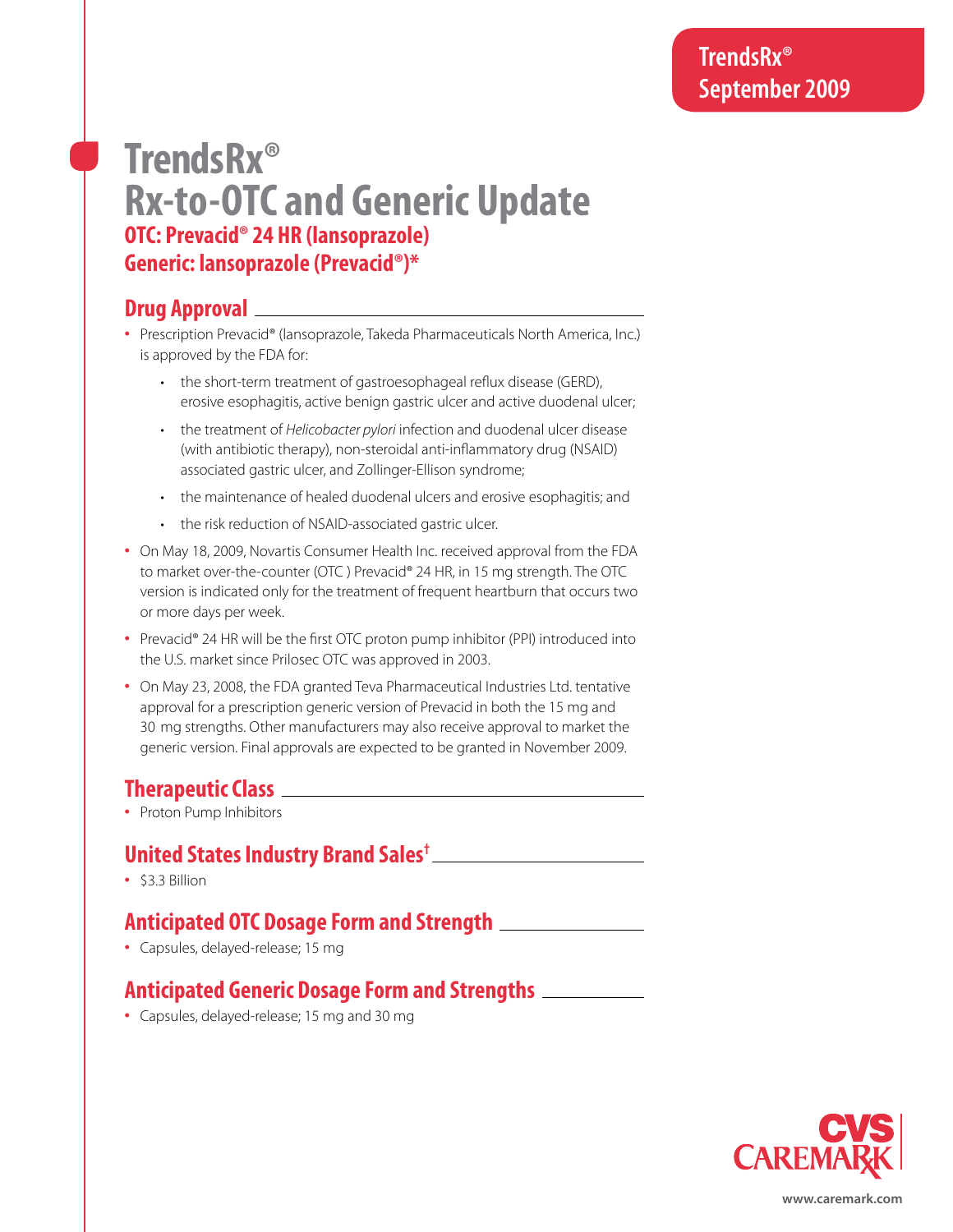## **Anticipated Launch Date‡**

- **•** OTC: November 12, 2009
- **•** Generic: November 24, 2009

## **Selected Medications Available in the Class§**

- **•** OTC: Prilosec OTC®, omeprazole magnesium
- **•** Generics (various manufacturers): pantoprazole sodium, **omeprazole**
- **•** Brands: **Kapidex™** (dexlansoprazole, Takeda Pharmaceuticals North America, Inc.); **Nexium®** (esomperazole, AstraZeneca); Prilosec® (omeprazole magnesium, AstraZeneca); Zegerid® (omeprazole/sodium bicarbonate, Santarus Inc.); Aciphex® (rabeprazole, Eisai Inc.); Protonix® (pantoprazole, Wyeth Pharmaceuticals Inc.)

## **Benefit Design Options¶**

- **•** Currently, CVS Caremark is developing plan design models to assess cost and member impact for various strategies.
- **•** CVS Caremark will offer the OTC Connect® program to assist clients and plan participants with the transition from prescription to OTC products. The program includes letters sent directly to plan participants informing them of the status change from prescription to OTC, when the product will be available on shelves, and which dosage forms will be available. For additional savings, a high-value coupon for Prevacid® 24 HR will also be included in the mailings.

## **CVS Caremark Response**

- **•** CVS Caremark recognizes the unique needs of plan participants with GERD.
- **•** CVS Caremark is committed to assisting clients develop appropriate management strategies for OTC and generic drugs.
- **•** CVS Caremark offers publications and Web-based applications to ensure that our clients receive timely information regarding generic options. In addition, many CVS Caremark physician- and plan participant-targeted offerings are also available to help both clients and plan participants realize the significant cost savings that generic medications offer.
- **• Additional communications regarding the status of Prevacid will be sent as new information becomes available.**
- **• For more information on enrolling in the OTC Connect program, contact your CVS Caremark account representative.**



**www.caremark.com**